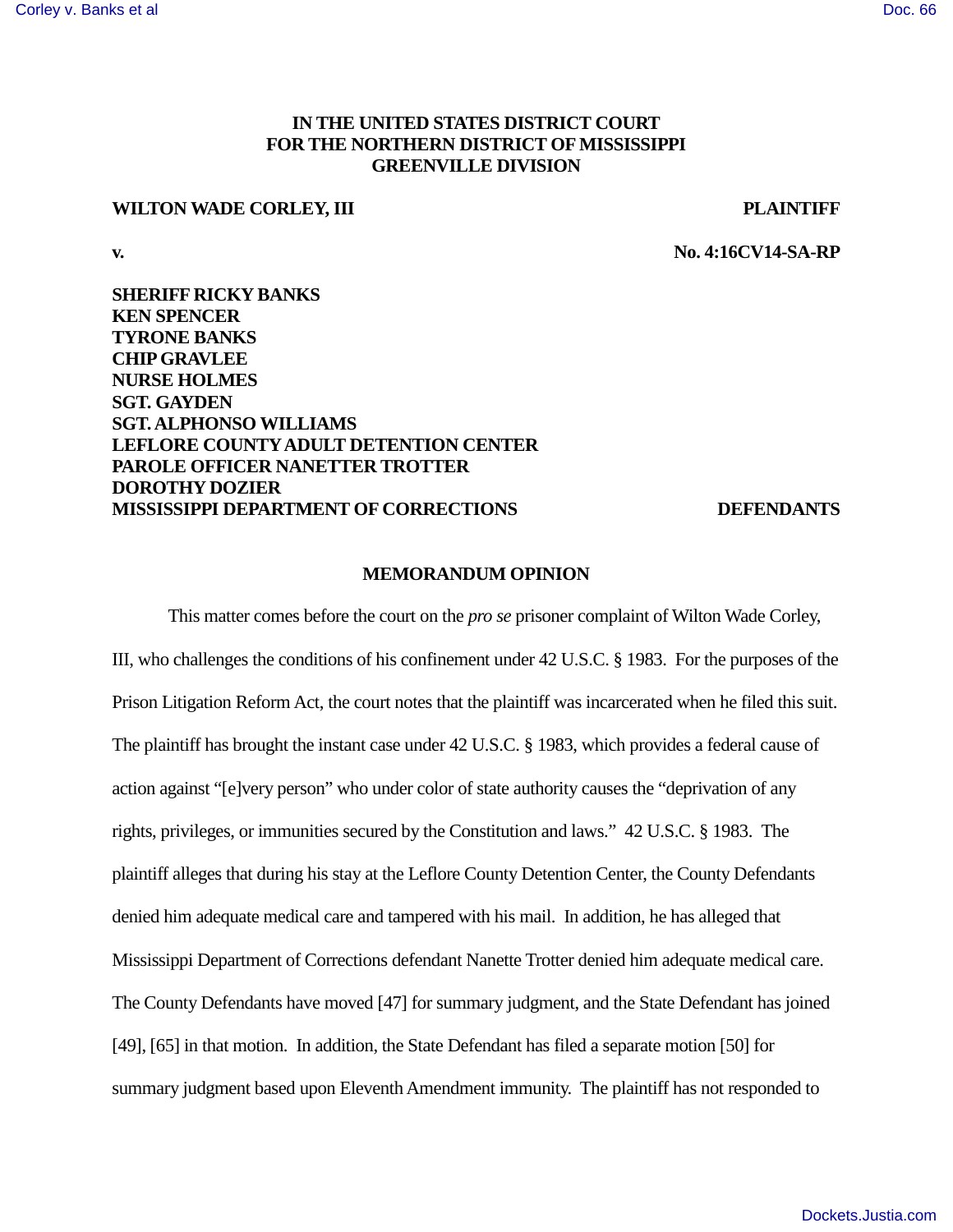the motions, and the deadline to do so has expired. For the reasons set forth below, the motions [47], [49], [50] by the defendants for summary judgment will be granted, and judgment will be entered for the defendants in all respects.

#### **Summary Judgment Standard**

Summary judgment is appropriate if the "materials in the record, including depositions, documents, electronically stored information, affidavits or declarations, stipulations (including those made for purposes of the motion only), admissions, interrogatory answers, or other materials" show that "there is no genuine dispute as to any material fact and the movant is entitled to judgment as a matter of law." FED. R. CIV. P. 56(a) and (c)(1). "The moving party must show that if the evidentiary material of record were reduced to admissible evidence in court, it would be insufficient to permit the nonmoving party to carry its burden." *Beck v. Texas State Bd. of Dental Examiners*, 204 F.3d 629, 633 (5th Cir. 2000) (citing *Celotex Corp. v. Catrett*, 477 U.S. 317 (1986), *cert. denied*, 484 U.S. 1066 (1988)). After a proper motion for summary judgment is made, the burden shifts to the non-movant to set forth specific facts showing that there is a genuine issue for trial. *Anderson v. Liberty Lobby,* Inc., 477 U.S. 242, 249, 106 S. Ct. 2505, 2511, 91 L. Ed. 2d 202 (1986); *Beck*, 204 F.3d at 633; *Allen v. Rapides Parish School Bd.*, 204 F.3d 619, 621 (5th Cir. 2000); *Ragas v. Tennessee Gas Pipeline Company*, 136 F.3d 455, 458 (5<sup>th</sup> Cir. 1998). Substantive law determines what is material. *Anderson*, 477 U.S. at 249. "Only disputes over facts that might affect the outcome of the suit under the governing law will properly preclude the entry of summary judgment. Factual disputes that are irrelevant or unnecessary will not be counted." *Id.*, at 248. If the non-movant sets forth specific facts in support of allegations essential to his claim, a genuine issue is presented. *Celotex*, 477 U.S. at 327. "Where the record, taken as a whole, could not lead a rational trier of fact to find for the non-moving party, there is no genuine issue for trial." *Matsushita Elec. Indus. Co. v. Zenith Radio Corp.*, 475 U.S.

- 2 -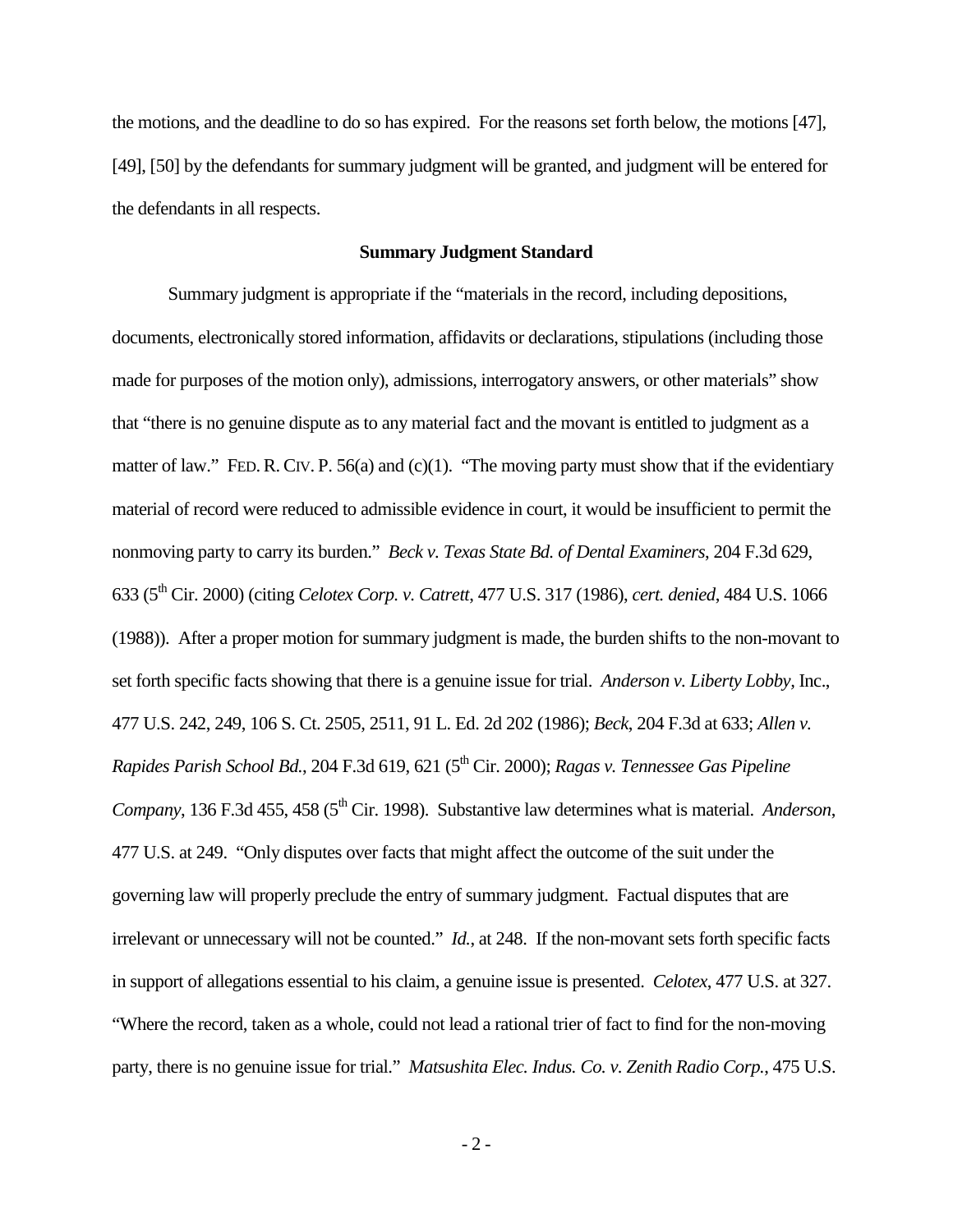574, 587, 89 L. Ed. 2d 538 (1986); *Federal Savings and Loan, Inc. v. Krajl*, 968 F.2d 500, 503 (5th Cir. 1992). The facts are reviewed drawing all reasonable inferences in favor of the non-moving party. *Allen*, 204 F.3d at 621; *PYCA Industries, Inc. v. Harrison County Waste Water Management Dist.*, 177 F.3d 351, 161 (5th Cir. 1999); *Banc One Capital Partners Corp. v. Kneipper*, 67 F.3d 1187, 1198 ( $5<sup>th</sup>$  Cir. 1995). However, this is so only when there is "an actual controversy, that is, when both parties have submitted evidence of contradictory facts." *Little v. Liquid Air Corp.*, 37 F.3d 1069, 1075  $(5<sup>th</sup> Cir. 1994)$ ; *see Edwards v. Your Credit, Inc.*, 148 F.3d 427, 432 ( $5<sup>th</sup> Cir. 1998$ ). In the absence of proof, the court does not "assume that the nonmoving party could or would prove the necessary facts." *Little*, 37 F.3d at 1075 (emphasis omitted).

The plaintiff cannot meet this burden with "some metaphysical doubt as to the material facts," *Matsushita [Elec. Indus. Co., Ltd. v. Zenith Radio Corp.,](http://www.westlaw.com/Find/Default.wl?rs=dfa1.0&vr=2.0&DB=708&FindType=Y&ReferencePositionType=S&SerialNum=1986115992&ReferencePosition=1356)* 475 U.S. 574, 586, 106 S.Ct. 1348, 1356 (1986), "conclusory allegations," *Lujan v. National Wildlife Federation*, 497 U.S. 871, 871-73, 110 S.Ct. 3177, 3180 (1990), "unsubstantiated assertions," *Hopper v. Frank*, 16 F.3d 92 (5<sup>th</sup> Cir. 1994), or by a mere "scintilla" of evidence, *Davis v. Chevron U.S.A., Inc.*, 14 F.3d 1082 (5<sup>th</sup> Cir. 1994). It would undermine the purposes of summary judgment if a party could defeat such a motion simply by "replac[ing] conclusory allegations of the complaint or answer with conclusory allegations of an affidavit." *Lujan v. National Wildlife Federation*, 497 U.S. 871, 888, 110 S.Ct. 3177, 3188 (1990). In considering a motion for summary judgment, a court must also determine whether the non-moving party's allegations are *plausible*. *Matsushita, supra*. (emphasis added). "[D]etermining whether a complaint states a plausible claim is context-specific, requiring the reviewing court to draw on its experience and common sense." *Ashcroft v. Iqbal*, 556 U.S. 662, 129 S.Ct. 1937 (2009) (discussing plausibility of claim as a requirement to survive a motion to dismiss under Fed. R. Civ. P. 12(b)(6)).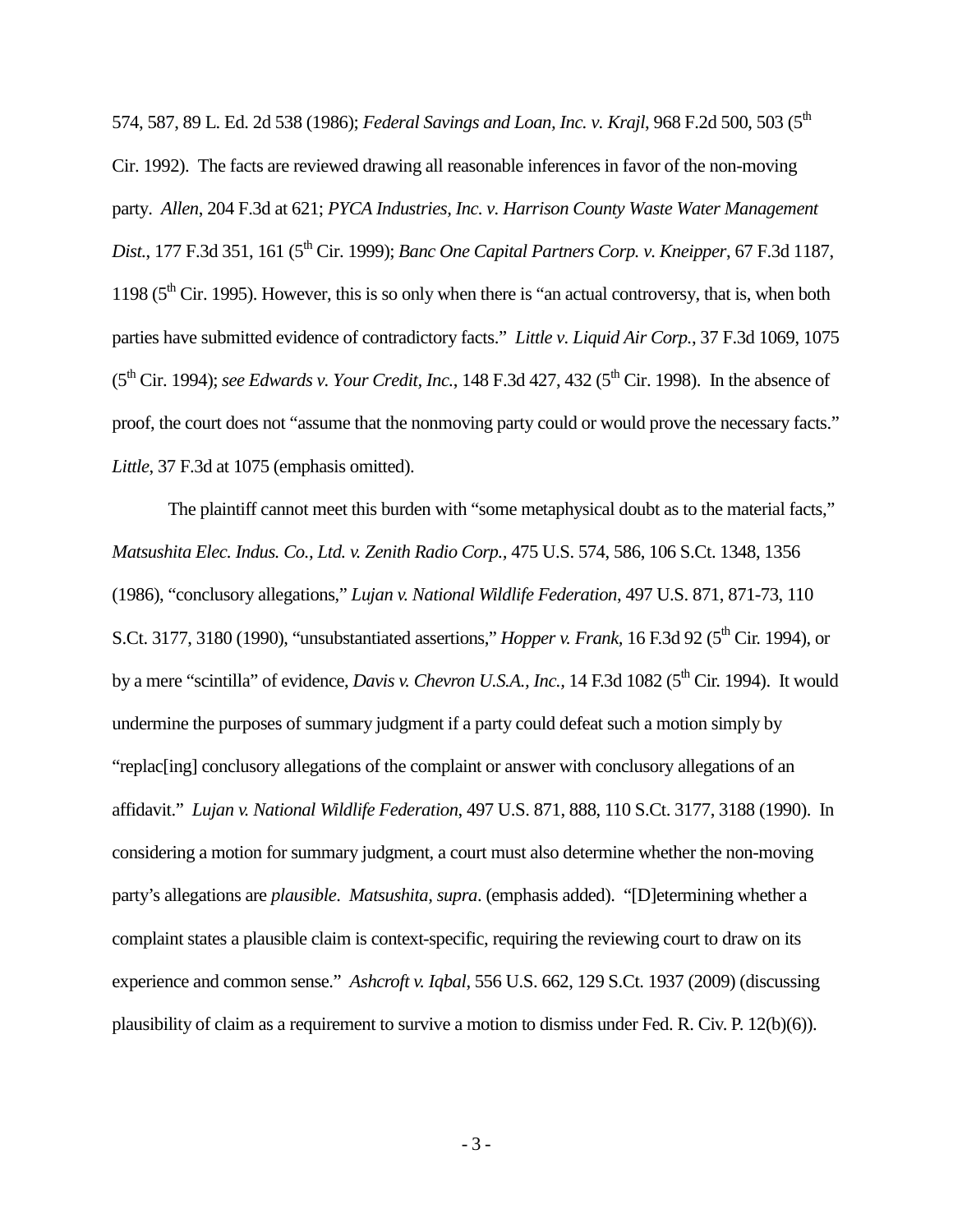In considering a motion for summary judgment, once the court "has determined the relevant set of facts and drawn all inferences in favor of the nonmoving party *to the extent supportable by the record*, [the ultimate decision becomes] purely a question of law." *Scott v. Harris*, 550 U.S. 372, 381 (2007) (emphasis in original). "When opposing parties tell two different stories, one of which is blatantly contradicted by the record, so that no reasonable jury could believe it, a court should not adopt that version of the facts for purposes of ruling on the motion for summary judgment." *Id.* at 380.

## **The Plaintiff's Claims**

The plaintiff's remaining claims are:

- 1. that Sheriff Ricky Banks, Tyrone Banks, Nurse Holmes, Sergeant Gayden, Sergeant Alphonso Williams, Parole Officer Nanette Trotter, Dorothy Dozier, and the Mississippi Department of Corrections denied him adequate medical care; and
- 2. that Chief of Security Chip Gravlee tampered with the plaintiff's mail.

# **Undisputed Material Facts**<sup>[1](#page-3-0)</sup>

The Leflore County Adult Detention Center ("LCADC") is a small jail located in and operated

by Leflore County. Administrator Banks Aff. ¶ 4, Ex. "A." At the time Corley was incarcerated,

approximately 91 inmates were incarcerated in the LCADC, with 62 inmates in Pod C with the

plaintiff. *Id.* Wilton Wade Corley, III has been incarcerated many times with the LCADC and is

known in the facility as "Chill Will." *Id.* ¶ 3. He is well-known there because he, on at least on one

occasion, tried to break *into* the jail. *Id.* 

 $\overline{a}$ 

Corley did not use the grievance procedure to seek relief regarding the conditions of his

confinement for dates October 13, 2015, through November 14, 2015,. *Id.* ¶ 6; Sheriff Banks Aff. ¶ 4,

<span id="page-3-0"></span> $1$  Exhibits referenced in the instant memorandum opinion may be found in the county defendants' motion [64] for summary judgment. As Mr. Corley never filed any grievances regarding the issues in this case, his substantive claims are not material to the outcome of this case and have not been included in this memorandum opinion.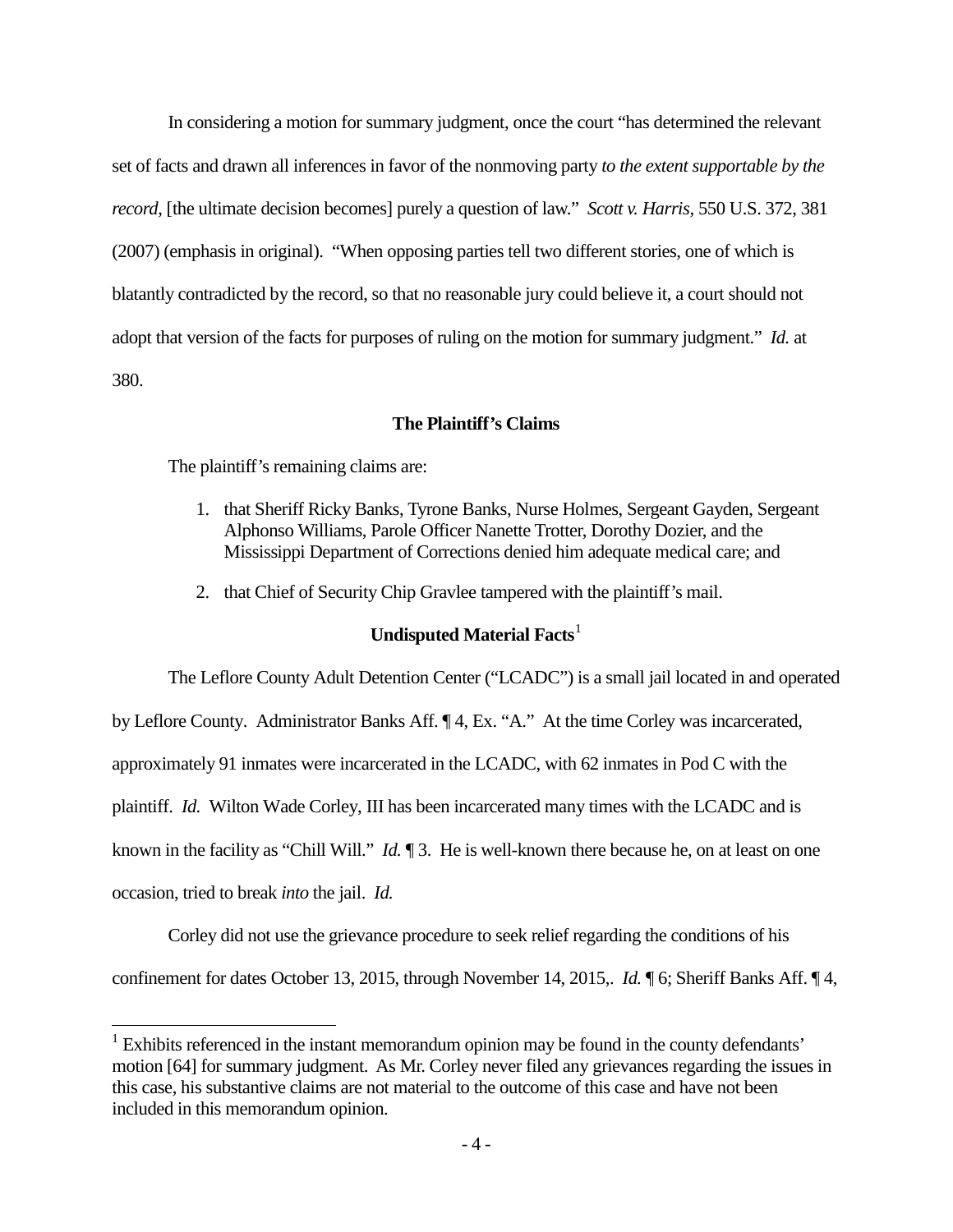Ex. "B"; Gravlee Aff. ¶ 5, Ex. "C"; Hood Aff. ¶ 4, Ex. "D"; Gayden Aff. ¶ 3, Ex. "E." Indeed, Corley filed no grievances at all during that stay at the LCADC. *Id*. Though Corley has alleged that he filed three grievances, he has provided no documentary proof to substantiate the allegation. In addition, Corley filed no grievances with the Mississippi Department of Corrections regarding his allegations against defendant Nanette Trotter. Doc. 65.

#### **Exhaustion of Administrative Remedies**

Wilton Wade Corley never exhausted his administrative remedies regarding his allegations against any of the defendants in this suit. Indeed, Mr. Corley never filed a single grievance regarding any of his claims, either with the County or with the Mississippi Department of Corrections. As such, the judgment must be entered for the defendants because the plaintiff failed to exhaust his administrative remedies as to the remaining claims.

Congress enacted the Prison Litigation Reform Act ("PLRA"), 42 U.S.C. §1997e *et seq.* – including its requirement that inmates exhaust their administrative remedies prior to filing suit – in an effort to address the large number of prisoner complaints filed in federal courts. *See Jones v. Bock*, 549 U.S. 199, 202 (2007). Congress meant for the exhaustion requirement to be an effective tool to help weed out the frivolous claims from the colorable ones:

Prisoner litigation continues to 'account for an outsized share of filings' in federal district courts. *Woodford v. Ngo*, 548 U.S. 81, 94, n. 4, 126 S.Ct. 2378 (2006) (slip op., at 12, n.4). In 2005, nearly 10 percent of all civil cases filed in federal courts nationwide were prisoner complaints challenging prison conditions or claiming civil rights violations. Most of these cases have no merit; many are frivolous. Our legal system, however, remains committed to guaranteeing that prisoner claims of illegal conduct by their custodians are fairly handled according to law. The challenge lies in ensuring that the flood of non-meritorious claims does not submerge and effectively preclude consideration of the allegations with merit. *See Neitzke v. Williams*, 490 U.S. 319, 327, 109 S.Ct. 1827, 104 L.Ed.2d 338 (1989).

Congress addressed that challenge in the PLRA. What this country needs, Congress decided, is fewer and better prisoner suits. *See Porter v. Nussle*, 534 U.S. 516, 524, 122 S.Ct. 983, 152 L.Ed.2d 12 (2002) (PLRA intended to "reduce the quantity and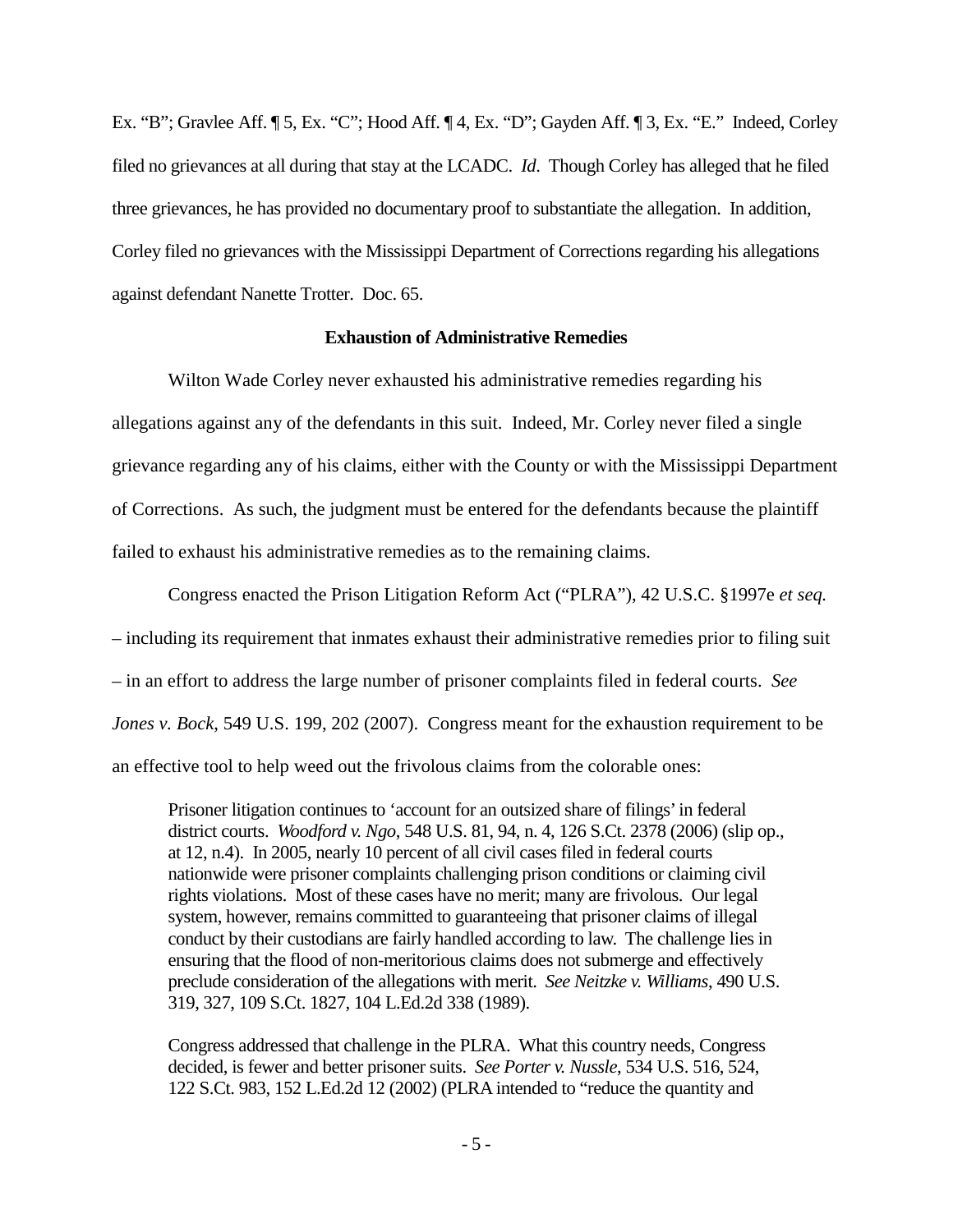improve the quality of prisoner suits"). To that end, Congress enacted a variety of reforms designed to filter out the bad claims and facilitate consideration of the good. Key among these was the requirement that inmates complaining about prison conditions exhaust prison grievance remedies before initiating a lawsuit.

*Jones v. Bock*, 549 U.S. 199, 203 (2007).

The Prison Litigation Reform Act ("PLRA"), 42 U.S.C. §1997e(a), requires prisoners to exhaust any available administrative remedies prior to filing suit under 42 U.S.C. §1983. The exhaustion requirement protects administrative agency authority, promotes efficiency, and produces "a useful record for subsequent judicial consideration." *Woodford v. Ngo*, 548 U.S.81, 89 (2006). A prisoner cannot satisfy the exhaustion requirement "by filing an untimely or otherwise procedurally defective administrative grievance or appeal" because "proper exhaustion of administrative remedies is necessary." *Woodford v. Ngo*, 548 U.S. 81, 83-84 (2006); see also *Johnson v. Ford*, 261 F. App'x 752, 755 (5<sup>th</sup> Cir. 2008)( the Fifth Circuit takes "a strict approach" to the PLRA's exhaustion requirement)(*citing Days v. Johnson*, 322 F.3d 863, 866 (5<sup>th</sup>) Cir. 2003)); *Lane v. Harris Cty.Med.Dep't*, No. 06-20935, 2008 WL 116333, at \*1 (5<sup>th</sup> Cir. Jan.11,2008)( under the PLRA, "the prisoner must not only pursue all available avenues of relief; he must also comply with all administrative deadlines and procedural rules"). Indeed, "a prisoner must now exhaust administrative remedies even where the relief sought – monetary damages – cannot be granted by the administrative process." *Booth v. Churner*, 532 U.S. 731, 739 (2001).

 The requirement that claims be exhausted prior to the filing of a lawsuit is mandatory and non-discretionary. *Gonzalez v. Seal*, 702 F.3d 785 (5<sup>th</sup> Cir. 2012). "Whether a prisoner has exhausted administrative remedies is a mixed question of law and fact." *Dillon v. Rogers*, 596 F.3d 260, 266 ( $5<sup>th</sup>$  Cir. 2010). As "exhaustion is a threshold issue that courts must address to determine whether litigation is being conducted in the right forum at the right time, . . . judges

- 6 -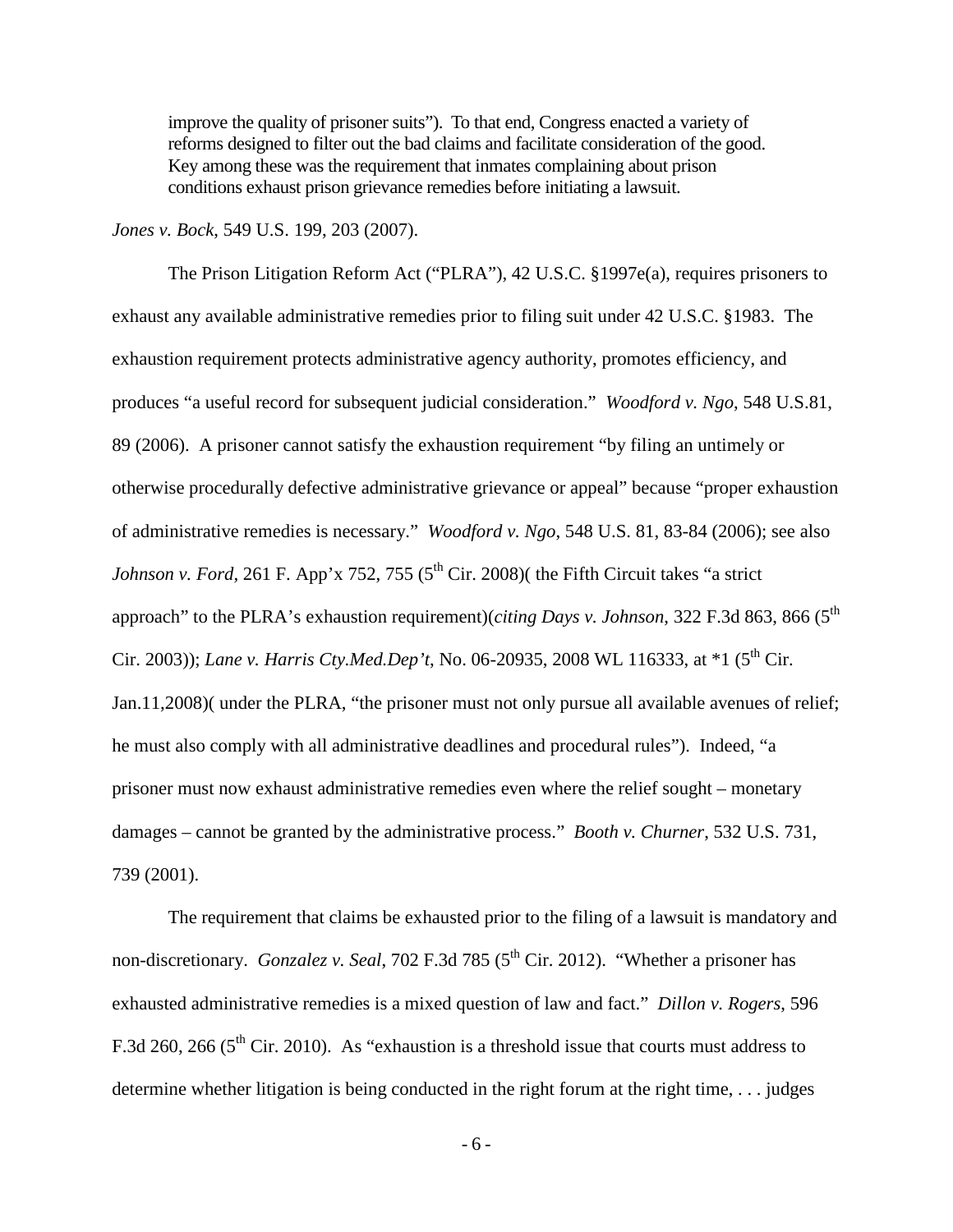may resolve factual disputes concerning exhaustion without the participation of a jury." *Id*. at 272. The Supreme Court has also recognized the need for a prisoner to face a significant consequence for deviating from the prison grievance procedural rules:

The benefits of exhaustion can be realized only if the prison grievance system is given a fair opportunity to consider the grievance. The prison grievance system will not have such an opportunity unless the grievance complies with the system's critical procedural rules. A prisoner who does not want to participate in the prison grievance system will have little incentive to comply with the system's procedural rules unless noncompliance carries a sanction . . . .

#### *Woodford* at 95.

The LCADC has a written grievance policy and keeps a log of all grievance filed pursuant to this policy. *See* Banks Aff ¶ 6 & Ex. 2, 3, Ex. "A." At his *Spears* hearing Mr. Corley stated that he filed at least three written grievances during his incarceration at the LCADC: two addressed to Administrator Banks and one addressed to Sheriff Banks. Yet, neither Administrator Banks nor Sheriff Banks received any grievance, and the grievance log, which contains a record of all written grievances, shows that Corley did not file a grievance during his incarceration with the LCADC. *See id.*; Sheriff Banks Aff. 14. The plaintiff has only his unsubstantiated assertions that he filed grievances. However, the defendants have provided a copy of the grievance log covering times before, during, and after the relevant period, from February 2015, through January 2016. Doc. 47-1 at 11-17. There were only a handful of grievances in any month, and none in April, June, September, November, or December. *Id*. According to the grievance log, Corley never filed a grievance, though many other inmates did so during that time. *Id.* In addition, none of the defendants or jail staff recall Corley ever having submitted a grievance regarding his allegations in this case or any other matter. Similarly, Corley never filed a grievance with MDOC (which has its own grievance procedure) regarding his allegations against defendant Nanette Trotter, an employee of the Mississippi Department of Corrections. Doc. 65.